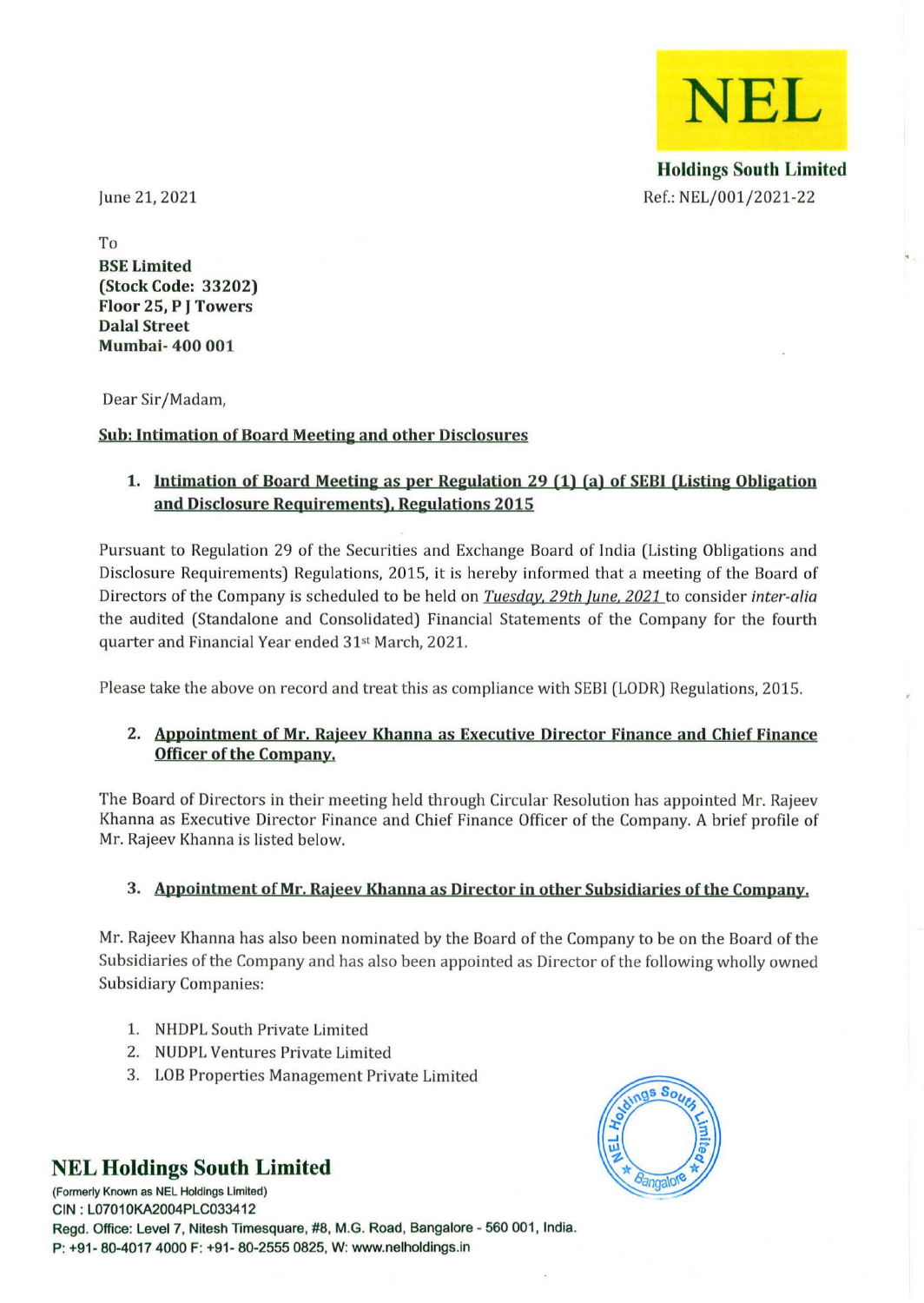## 4. Settlement with Shriram City Union Finance (SCUF).

The Company has entered into a joint memo with SCUF last year and as per the terms had to perform three parts of the settlement of Rs. 13 Crores.

The Company has fulfilled Part 1 & Part 2 of the settlement and paid Rs. 6.75 Crores as per the DRT filing and now closing out Part 3 of the settlement of Rs. 6.25 Crores subject to consent by SCUF to issue the final NOC which is still pending.

We shall keep the exchange informed as soon as DRT matter is closed.

## 5. Compliant by YES Bank (YBL).

The Company has Rs. 220 Crores liabilities with YBL and this account has been classified a NPA in the Balance Sheet. The Companies Subsidiaries NHDPL and NUDPL also have loans of Rs. 185 Crores each, both of which have been classified as an NPA in Balance Sheet.

The Subsidiary Company has also received NOCs from YBL for two projects namely Melbourne Park and Cape Cod Projects and in the next 60-75 days these two exits subject to RERA approvals would reduce the overall debt further.

While these one settlement and exits are happening with YBL in all these three Companies, matters are still being legally pursued in the DRT, various courts as well as litigations are pending under Section 138. Now YBL has on Saturday, June 19, 2021 has filed another complaint with the local police for default of above mentioned loans. We believe this as unwarranted as we are settling the matters parallelly and engaging with the Bank on project by project resolutions. Our Lawyers and legal team are taking appropriate steps to address this issue. A project called NAPA valley which we exited through one time settlement in November 2020 and the Bank has given NOC and discharge certificate has also been made as part of this compliant. Our legal time is in the process of defending this Complaint.

## 6. Cesars Palace exits as per Companies residential exit plan.

The Company wishes to inform that a long pending matter in the above mentioned project has now been reserved for order for transfer of the project form NEL Holdings South Limited to the new incoming developer and with this the litigations pending in NCRDC shall stand withdrawn. We have got majority (95%) consents from the customers for transferring the projects in RERA.

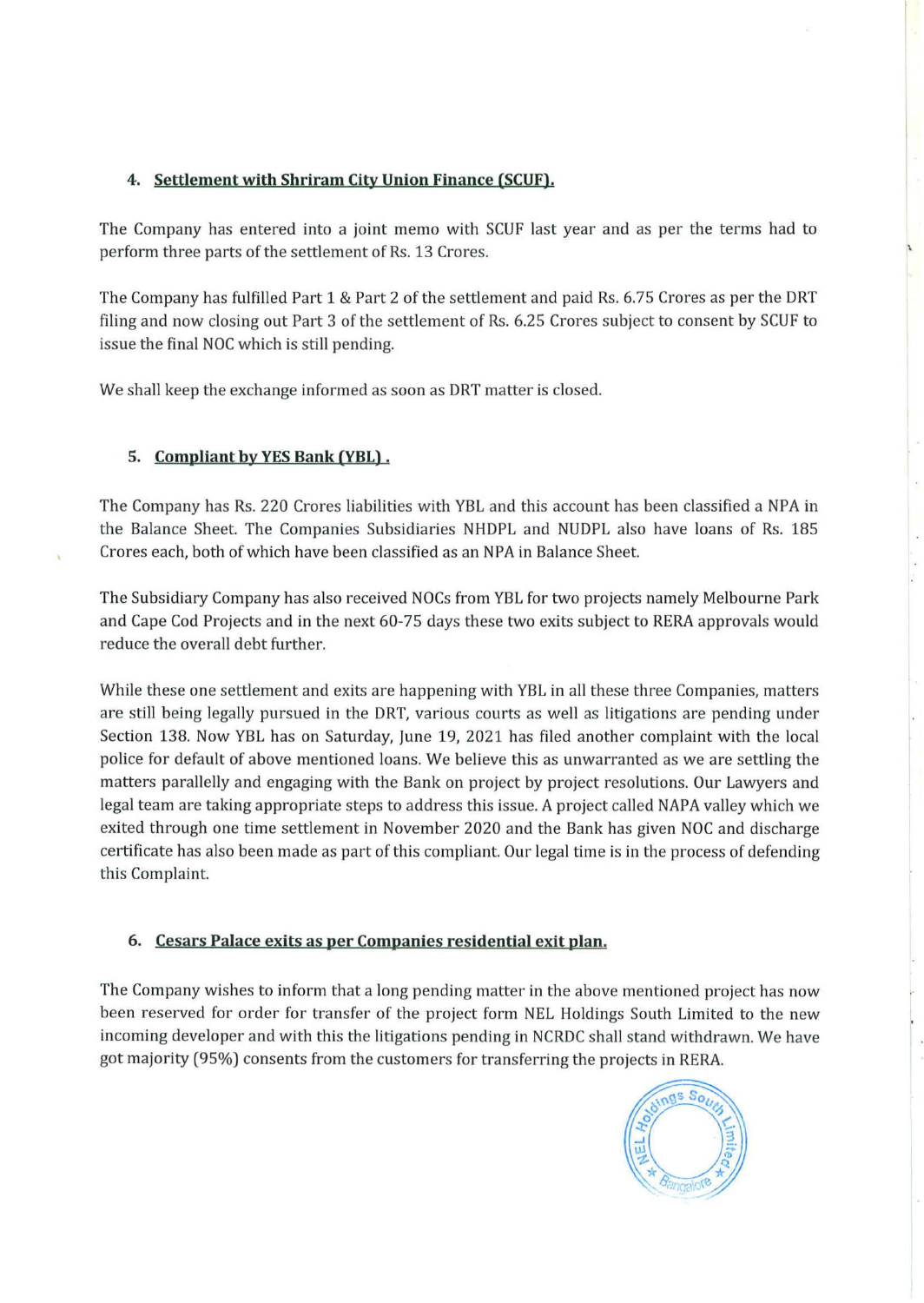#### Annexure:

# Details of the Appointees as per the SEBI Circular No. CIR/CFD/CMD/4/2015 dated September. 09. 2015

The Board of Directors in their meeting held through Circular Resolution has appointed Mr. Rajeev Khanna as Executive Director Finance and Chief Finance Officer of the Company.

| Name of the appointee                                | ÷ | Mr. Rajeev Khanna                          |
|------------------------------------------------------|---|--------------------------------------------|
| Date of appointment & Term of Appointment            | ÷ | June 21, 2021                              |
| <b>Designation</b>                                   | ÷ | Director Finance and Chief Finance Officer |
| <b>Whether KMP</b>                                   |   | <b>YES</b>                                 |
| <b>Disclosure of Relationships between Directors</b> |   | Not Applicable                             |

## Other Subsidiaries in which he has been appointed as Chief Finance Officer:

1. NUDPL Ventures Private Limited

#### Other Subsidiaries in which he has been appointed as Director:

- 1. NHDPL South Private Limited
- 2. NUDPL Ventures Private Limited
- 3. LOB Properties Management Private Limited

#### Brief Profile:

Mr. Rajeev Khanna is qualified Chartered Accountant and a qualified Company Secretary having more than 30 years of professional experience. He has earlier worked in various industry including Manufacturing Industry, Hybrid Seeds and Infrastructure Space.

He has been associated with MNC and big Corporates and Infrastructure giants since 2005 and has earlier worked with GMR, lL&FS and last stint with VA Tech Wabag in Chennai.

Mr. Khanna has led Finance and Accounts department and is responsible for Taxation (Direct & Indirect) with additional responsibility of Banking and Treasury Activities.

Thanking you,

Yours faithfully, For NEL Holdings South Limited (Formerly NEL Holdings Limited) & Olimar asan **Prasant Kumar** 



**Company Secretary & Chief Compliance Officer**